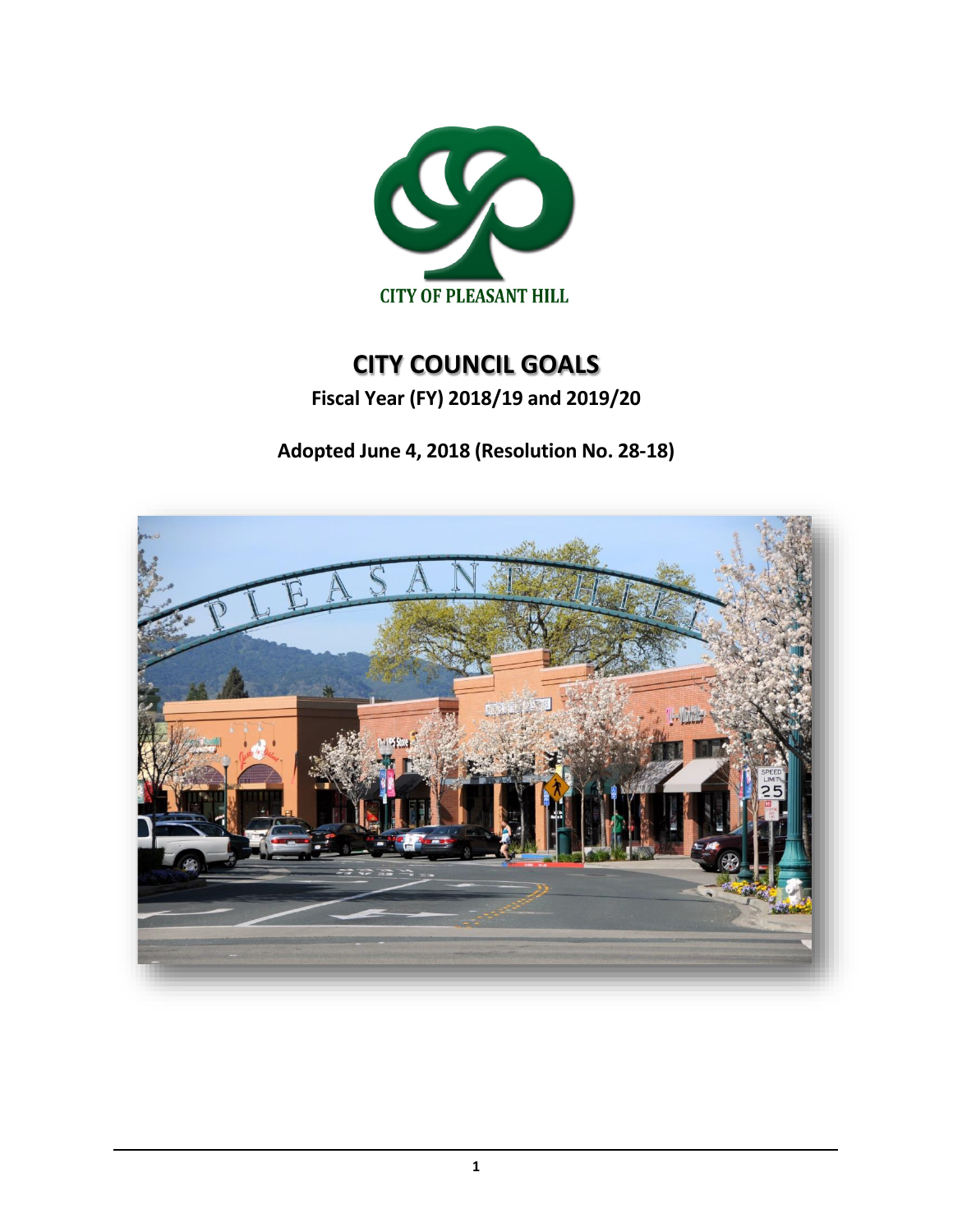# **GOAL #1: A CITY THAT IS SAFE**

#### **OBJECTIVE #1: ENSURE THERE IS ADEQUATE PUBLIC SAFETY**

- A. Develop strategies and programs to reduce crime and increase public safety.
- B. Effectively deploy police resources, including with focus on priority areas and issues, such as schools and homelessness.
- C. Maintain a high level of traffic safety throughout the City, and particularly around schools.
- D. Continue and expand community engagement and volunteer opportunities around public safety, including Neighborhood Watch, Community Emergency Response Teams (CERT), and social media.
- E. Implement a comprehensive, resilient suite of emergency communication tools and methods.
- F. Maintain strong relationships with the Fire District and other public safety organizations and continue to participate in regional public safety activities.

### **OBJECTIVE #2: PRESERVE AN INFRASTRUCTURE THAT IS FUNCTIONAL AND EFFECTIVE**

A. Prioritize and ensure adequate funding for capital projects that prevent health and safety concerns.

### **OBJECTIVE #3: MAINTAIN AN EFFECTIVE DISASTER PREPAREDNESS PROGRAM**

- A. Support the CERT program.
- B. Utilize the Outlook newsletter, website, and social media to promote disaster preparedness.
- C. Continue emergency management and disaster preparedness training for City staff.
- D. Improve multi-jurisdictional coordination of disaster preparedness, including with schools, colleges, the Fire District, CERT, and the City.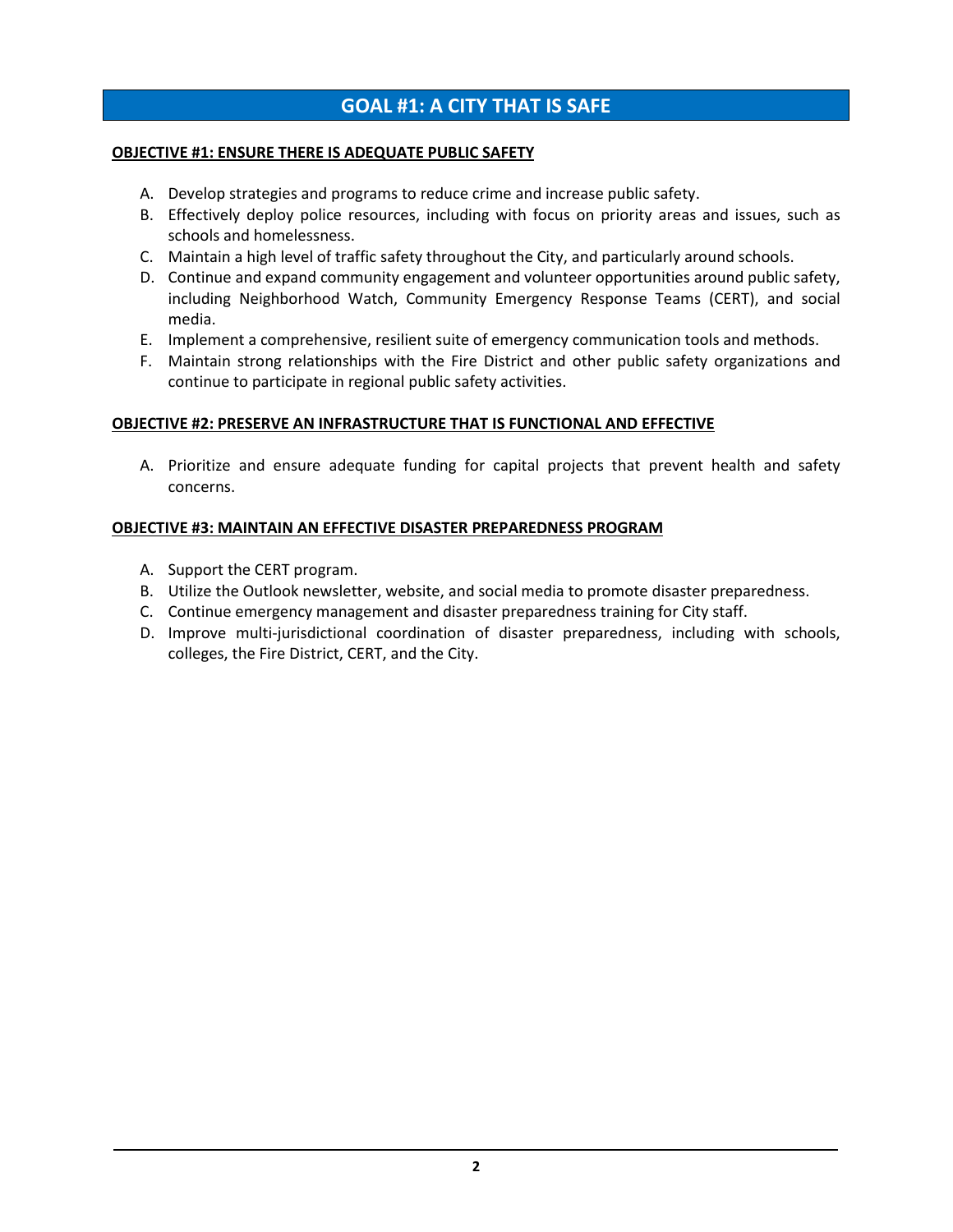# **GOAL #2: A CITY THAT IS FINANCIALLY SOUND**

#### **OBJECTIVE #1: ENSURE A BALANCED BUDGET**

- A. Set and maintain a balanced budget.
- B. Continuously monitor and adjust expenditures, including personnel costs, to conform to funds available.
- C. Ensure that the City has sufficient revenue to meet community needs, including through evaluating alternative funding mechanisms for City projects and programs.
- D. Maintain reserves for specific purposes and amounts (including unassigned reserves) to meet the City's needs.

### **OBJECTIVE #2: FOSTER ACTIVE AND EFFECTIVE ECONOMIC DEVELOPMENT PROGRAMS AND SERVICES**

- A. Strengthen the attractiveness of commercial areas.
- B. Work with businesses to identify and promote the unique features of each business area.
- C. Coordinate infrastructure projects with economic development efforts to efficiently leverage City resources and enhance the vitality of commercial areas.
- D. Foster coordination and enhancement of marketing and promotion between hotels, restaurants, and commercial establishments, including utilizing the Tourism Improvement District (TID).

### **OBJECTIVE #3: CONTINUE LONG-TERM FINANCIAL PLANNING**

A. Update the Long-Term Financial Plan biennially.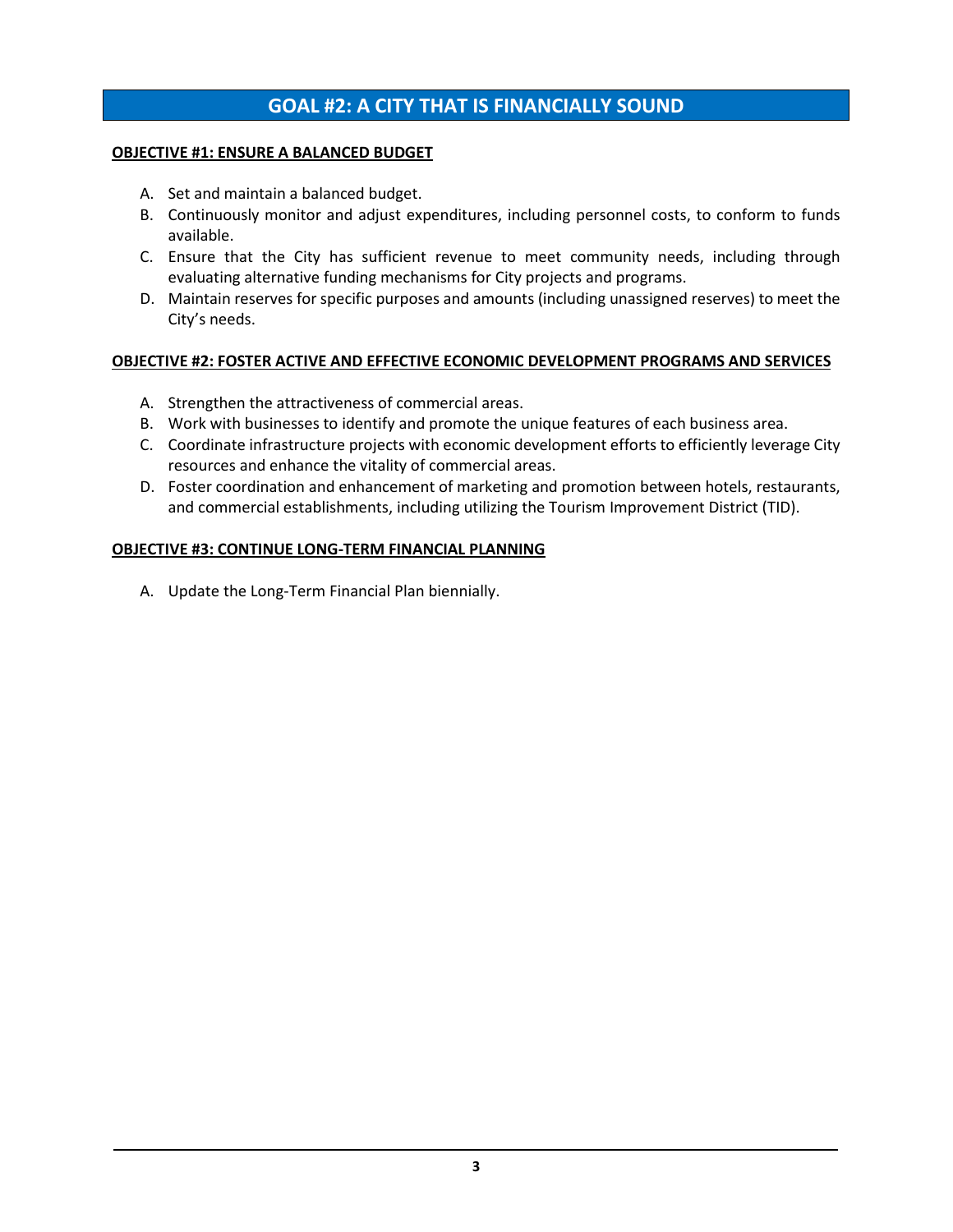# **GOAL #3: A CITY THAT IS ATTRACTIVE, WELL-PLANNED, AND WELL-MAINTAINED**

### **OBJECTIVE #1: SUPPORT LAND USE POLICIES AND PROJECTS THAT ENHANCE THE QUALITY OF THE CITY**

- A. Maintain land use planning documents that are current and focus on enhancing quality of life, strengthening neighborhoods, incorporating sustainable land use and development principles, and encouraging high-quality economic development.
- B. Update the City's General Plan to address local and regional planning issues and comply with applicable laws, beginning the update in spring 2018, completing a draft in spring 2019, and completing the final update in spring 2020.
- C. Update other planning-related documents, including the Zoning Ordinance and Citywide Design Guidelines, as necessary.
- D. Ensure high-quality development that appropriately considers the surrounding environment, quality of life impacts (including traffic), and the needs of individual neighborhoods, and contributes to the improvement of the City.
- E. Incorporate climate change considerations into City planning documents where feasible.
- F. Support residential development that will help address the lack of affordable housing.

# **OBJECTIVE #2: MAINTAIN THE APPEARANCE OF CITY FACILITIES IN A CONDITION THAT MEETS COMMUNITY EXPECTATIONS**

- A. Perform recurring maintenance activities, such as landscape maintenance, pothole repair, pavement crack sealing, storm drain cleaning, City vehicle maintenance, and City building maintenance in a cost-effective and timely manner.
- B. Maintain the high quality appearance of City property and facilities.

# **OBJECTIVE #3: IMPLEMENT A CAPITAL IMPROVEMENT PLAN (CIP) THAT MEETS THE CITY'S NEEDS**

- A. Perform comprehensive assessment on a recurring basis to identify current and future capital needs.
- B. Create a long-term plan that prioritizes capital projects and identifies funding adequate to meet capital needs.
- C. Maintain arterial and collector roads with a citywide average Pavement Condition Index (PCI) of 70 or better and residential roads with a citywide average PCI of 60 or better.
- D. Communicate the impact of Measure K in improving the condition of the City's capital assets, including through a Measure K project information website containing a map of Measure Kfunded projects.
- E. Continue to aggressively pursue grant and other outside funding sources for capital projects.
- F. Use innovative technologies to minimize costs.
- G. Focus projects on priority areas, such as implementing Complete Streets and cost effective projects to reduce localized flooding.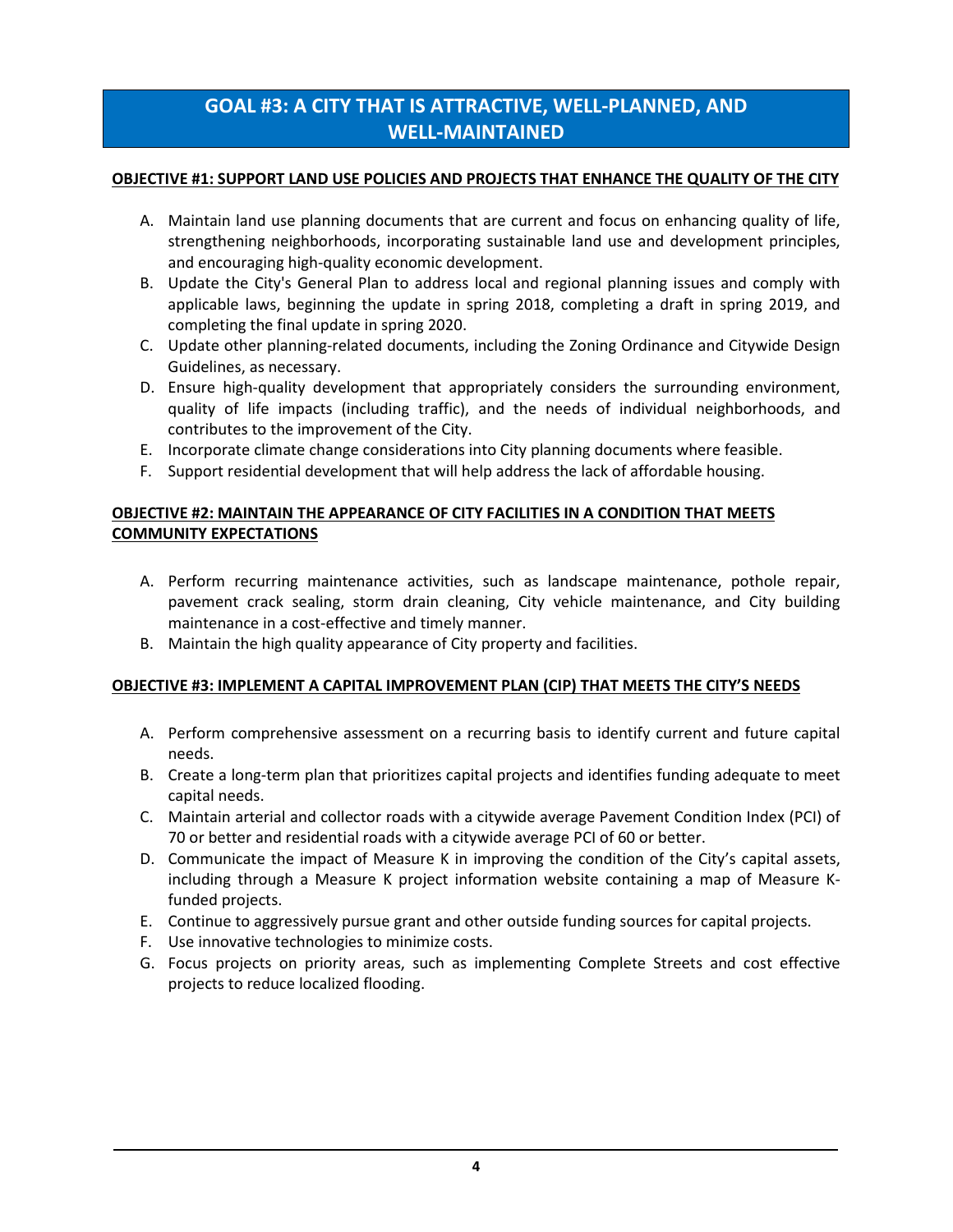# **GOAL #4: A CITY THAT PROVIDES A HIGH QUALITY OF LIFE AND A SMALL-TOWN ATMOSPHERE FOR ITS RESIDENTS**

### **OBJECTIVE #1: PROVIDE AND PROMOTE COMMUNITY EVENTS**

- A. Continue to organize community and cultural events that enhance the quality of life in Pleasant Hill, such as Farmers' Market, Off the Grid, Community Service Day, Light up the Night, and the Sunset by the Lake Summer Concert Series.
- B. Sponsor, support, and promote diverse community and cultural events taking place in the City organized by other public and private organizations.
- C. Provide opportunities for children to interact with the City of Pleasant Hill through activities such as Mock City Council Meetings, Mayor for the Day, and the annual Holiday Tree Trimming and Caroling at City Hall.
- D. Provide opportunities for community members to become more familiar with the City organization and its policies and procedures, including through a Citizens Academy program.

# **OBJECTIVE #2: FOSTER COLLABORATIONS WITH OTHER COMMUNITY PARTNERS**

- A. Cultivate cooperation and communication with the Mount Diablo Unified School District and higher education institutions, including Diablo Valley College and John F. Kennedy University, to promote quality education in Pleasant Hill.
- B. Collaborate with regional government agencies, such as the Fire District and County, to support programs that enrich the quality of life for Pleasant Hill residents.
- C. Collaborate with the Recreation and Park District on areas of particular interest to the City, such as the District's forthcoming master plan and proposed new park adjacent to the planned new library.
- D. Collaborate with civic and community organizations to support programs that enrich the quality of life for Pleasant Hill residents.

# **OBJECTIVE #3: PROMOTE A SUSTAINABLE AND ENVIRONMENTALLY FRIENDLY COMMUNITY**

- A. Continue and look for opportunities to expand good environmental practices in City operations, including exploring the installation of solar panels on City facilities and the use of recycled water for City landscaping, particularly for the new library.
- B. Continue community education and outreach focused on good environmental practices.
- C. Continue to promote alternative transportation options, such as electric vehicle usage and charging stations, walking, biking, buses, BART, and carpooling.

#### **OBJECTIVE #4: BUILD A NEW STATE-OF-THE-ART COMMUNITY LIBRARY**

A. Complete the design and start the construction of a new building to house the Pleasant Hill community library.

# **OBJECTIVE #5: SUPPORT AND EXPLORE OPPORTUNITIES TO EXPAND CULTURAL, HISTORICAL, ARTISTIC, AND LEISURE ACTIVITIES AND FACILITIES**

- A. Look for opportunities, through the General Plan update process, for the City to support cultural, historical, and leisure activities and facilities.
- B. Explore opportunities to expand the prevalence of public art.